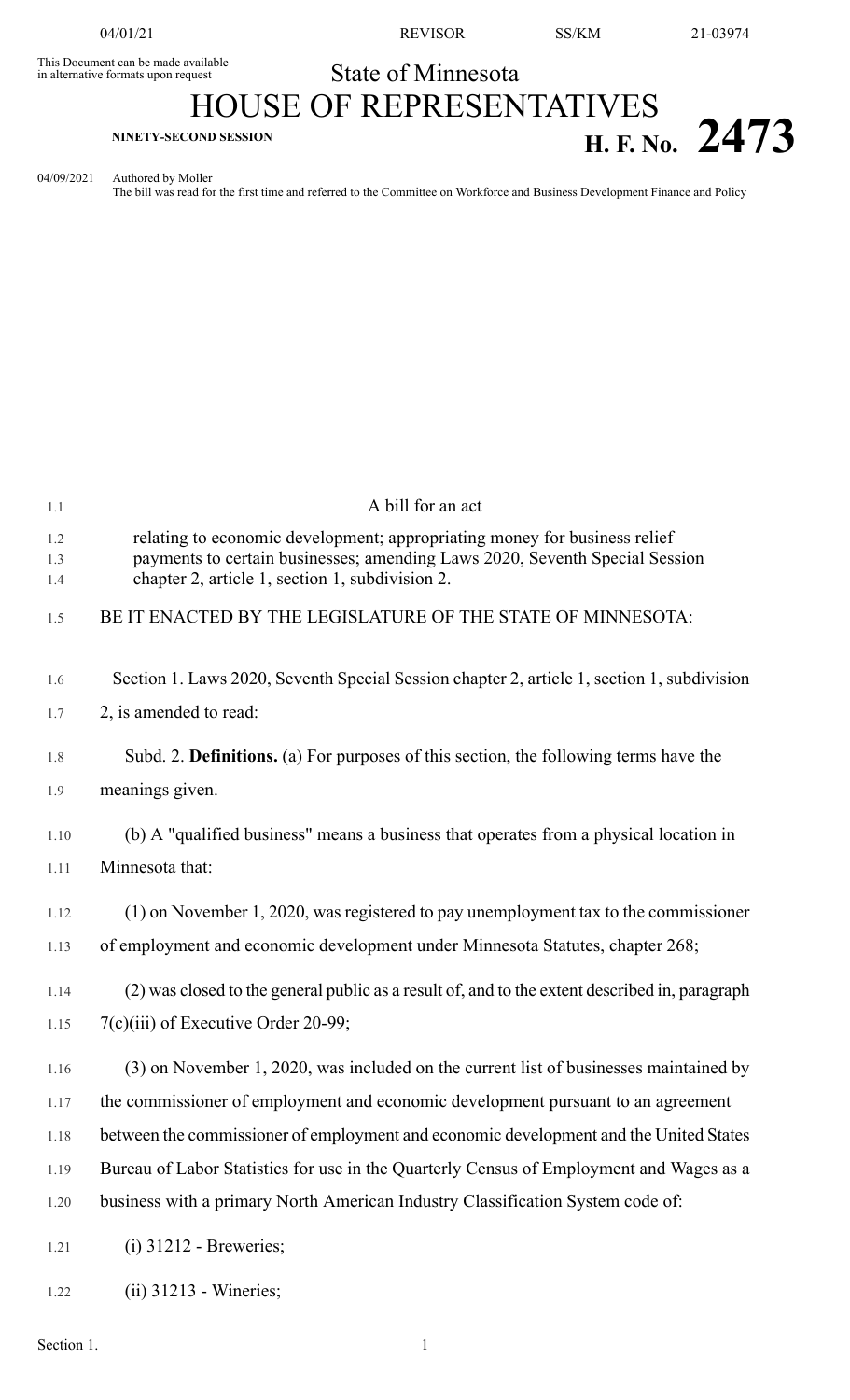| 2.1  | $(iii)$ 31214 - Distilleries;                                                                  |
|------|------------------------------------------------------------------------------------------------|
| 2.2  | (iv) 71394 - Fitness and Recreational Sports Centers;                                          |
| 2.3  | $(v)$ 71395 - Bowling Centers;                                                                 |
| 2.4  | (vi) 7223 - Specialty Foods;                                                                   |
| 2.5  | (vii) 7224 - Drinking Places (alcoholic beverages); and                                        |
| 2.6  | (viii) 7225 - Restaurants;                                                                     |
| 2.7  | (4) was listed on the records of the Department of Revenue as having an active sales tax       |
| 2.8  | account on November 1, 2020, that indicates that the business is operating from a physical     |
| 2.9  | location in Minnesota;                                                                         |
| 2.10 | $(5)$ by November 1, 2020:                                                                     |
| 2.11 | (i) had filed all sales tax returns required to be filed under Minnesota Statutes, section     |
| 2.12 | 289A.18, subdivision 4, that were due after January 1, 2018, but before November 1, 2020;      |
| 2.13 | or                                                                                             |
| 2.14 | (ii) has an open audit or has received an order of assessment from the commissioner of         |
| 2.15 | revenue, issued pursuant to Minnesota Statutes, section 270C.33, and Minnesota Rules, part     |
| 2.16 | 8160.0630, for any sales tax that should have been reported on a sales tax return that the     |
| 2.17 | business did not file that was due after January 1, 2018, but before November 1, 2020;         |
| 2.18 | (6) has taxable gross receipts from retail sales, as defined in Minnesota Statutes, section    |
| 2.19 | 297A.61, subdivision 4, as listed on the records of the Department of Revenue on November      |
| 2.20 | 1, 2020, for the period of April 1, 2020, through September 30, 2020, that were at least 30    |
| 2.21 | percent less than the taxable gross receipts from retail sales as listed on the records of the |
| 2.22 | Department of Revenue on November 1, 2020, for the period of April 1, 2019, through            |
| 2.23 | September 30, 2019; and                                                                        |
| 2.24 | (7) has taxable gross receipts from retail sales, as defined in Minnesota Statutes, section    |
| 2.25 | 297A.61, subdivision 4, as listed on the records of the Department of Revenue on November      |
| 2.26 | 1, 2020, for calendar year 2019 that exceeded \$10,000.                                        |
| 2.27 | (c) A business with no employees in covered employment is a qualified business if it:          |
| 2.28 | (1) meets the requirements of paragraph (b), clauses (2) and (4) to (7); and                   |
| 2.29 | (2) filed for a sales tax permit under Minnesota Statutes, section 297A.83, and stated         |
| 2.30 | upon registration for the permit that the business was primarily operating under an industry   |
| 2.31 | code listed in paragraph (b), clause (3).                                                      |